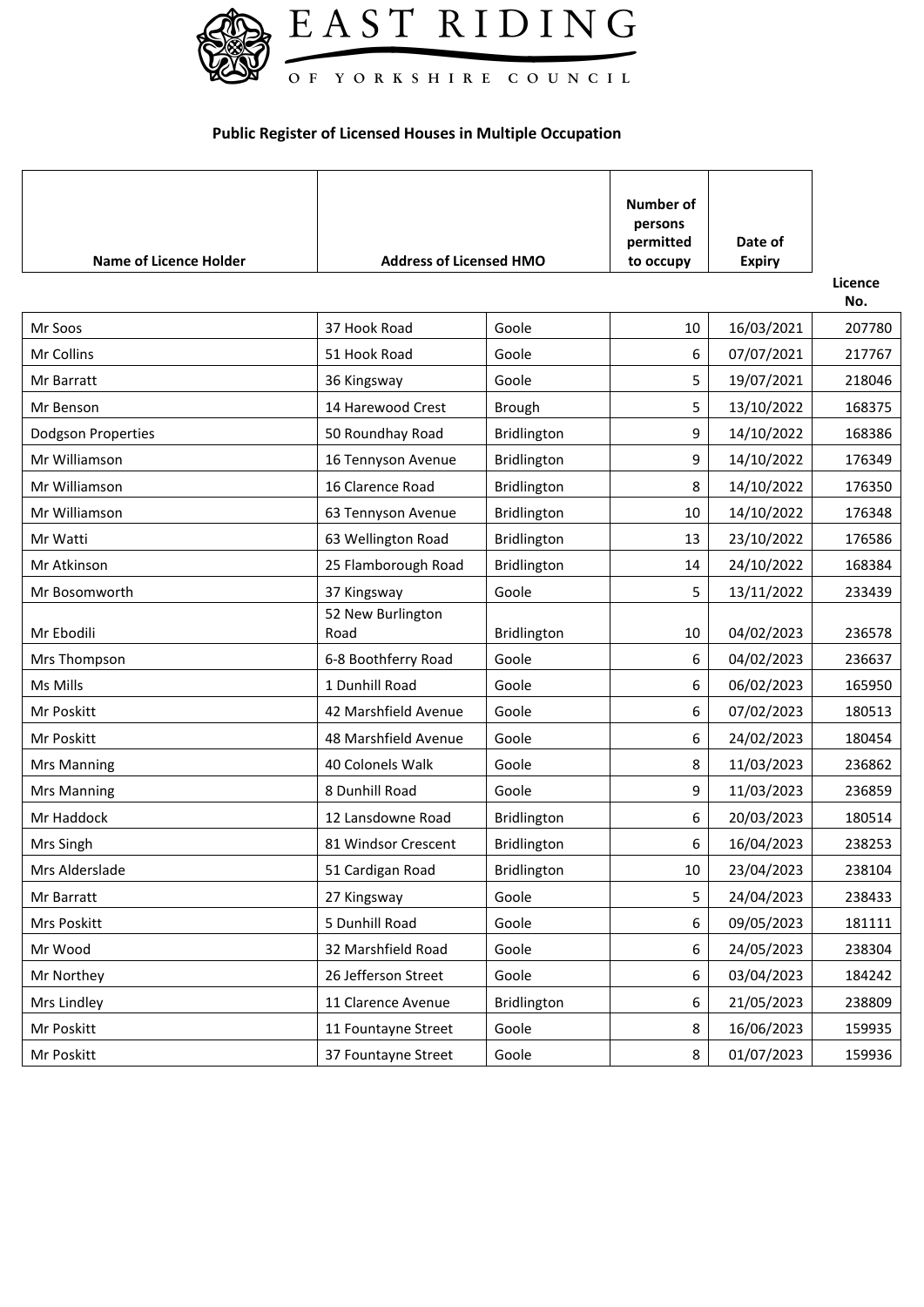| Mr A Hackford                            | 33 Lansdowne Road        | Bridlington        | 8  | 15/07/2023 | 238792 |
|------------------------------------------|--------------------------|--------------------|----|------------|--------|
| Mrs Poskitt                              | 42 Carter Street         | Goole              | 6  | 15/09/2023 | 181114 |
| Ms Nelson                                | 35 Park Lane             | Cottingham         | 6  | 30/09/2023 | 242170 |
| Londesborough Court Ltd.                 | 17 Londesborough<br>Road | Market<br>Weighton | 16 | 30/09/2023 | 243148 |
| Gap Property Investments Ltd.            | Moorland Road            | Old Goole          | 11 | 30/09/2023 | 242225 |
| <b>Fiddlers Investment Ltd</b>           | 4-6 Tennyson Avenue      | Bridlington        | 21 | 03/11/2023 | 184988 |
| Mr Szepietowski                          | 82 Jefferson Street      | Goole              | 7  | 03/11/2023 | 190547 |
| Mr Kitchen                               | 10 Rosewoods             | Howden             | 9  | 23/04/2024 | 196440 |
| Ms Johnson                               | 35 Dunhill Road          | Goole              | 5  | 25/04/2024 | 244556 |
| Mrs Poskitt                              | 17 Marshfield Road       | Goole              | 9  | 21/05/2024 | 192908 |
| Mr Wood                                  | 52 Jefferson Street      | Goole              | 6  | 21/05/2024 | 192916 |
| Mrs Pratt                                | 15 Lansdowne Road        | Bridlington        | 6  | 22/05/2024 | 192778 |
| Mr Pepper                                | 14 Jefferson Street      | Goole              | 5  | 01/07/2024 | 246127 |
| Mr Wood                                  | 18 Heber Terrace         | Goole              | 6  | 24/09/2024 | 247125 |
| Mr Gurung                                | 38 Dunhill Road          | Goole              | 5  | 24/09/2024 | 193413 |
| Mr Collins                               | 170 Boothferry Road      | Goole              | 10 | 07/10/2024 | 201552 |
| Cubic Home Investment Ltd.               | 23 Flamborough Road      | Bridlington        | 17 | 24/10/2024 | 247816 |
| Mr McPhun                                | 9 Marshall Avenue        | Bridlington        | 8  | 30/10/2024 | 196344 |
| <b>Fiddlers Investment Ltd</b>           | 11 The Crescent          | Bridlington        | 12 | 06/11/2024 | 224296 |
| Mr Thada                                 | 1 Cecil Street           | Goole              | 5  | 09/11/2024 | 201648 |
| Mr Thada                                 | 15 Cecil Street          | Goole              | 5  | 09/11/2024 | 196439 |
| Mr Szepietowski                          | 43a Carter Street        | Goole              | 10 | 26/11/2024 | 197619 |
| Mr Collins                               | 11-13 Fifth Avenue       | Goole              | 15 | 06/02/2025 | 207861 |
| Mr Richardson                            | 29 Windsor Crescent      | Bridlington        | 7  | 24/02/2025 | 207779 |
| Murray Martin Developments Ltd.          | 70 Castle Road           | Cottingham         | 5  | 09/03/2025 | 247027 |
| The House Share (Yorkshire) Company Ltd. | 30 Burlington Crescent   | Goole              | 6  | 10/03/2025 | 248200 |
| Mr Wood                                  | 33 Hook Road             | Goole              | 6  | 26/03/2025 | 247888 |
| Ms Johnson                               | 7 Dunhill Road           | Goole              | 5  | 07/04/2025 | 249133 |
| Mr Clough                                | 78 Jefferson Street      | Goole              | 6  | 16/03/2025 | 207782 |
| Mr Atkin                                 | 50 Marshfield Avenue     | Goole              | 5  | 16/03/2025 | 197625 |
| Knights Property Management              | 49 Clifton Gardens       | Goole              | 9  | 07/04/2025 | 253009 |
| Miss Takawira                            | 75 Jefferson Street      | Goole              | 5  | 24/06/2025 | 209888 |
| Mr. Brazier                              | 5 Western Road           | Goole              | 5  | 02/07/2025 | 249233 |
| The Therapy Centre UK Ltd.               | 102 Horsforth Avenue     | Bridlington        | 6  | 20/08/2025 | 250657 |
| Ms. Wright                               | 18 Kingsway              | Goole              | 6  | 15/09/2025 | 249939 |
| Mrs. Berry-Dagnall                       | 68 Windsor Crescent      | Bridlington        | 9  | 22/10/2025 | 251004 |
| Wood Lane Properties Ltd.                | 20 Kingsway              | Goole              | 6  | 25/11/2025 | 211691 |
| Dale Bosomworth                          | 32 Marshfield Avenue     | Goole              | 6  | 30/09/2025 | 249189 |
| Wood Lane Properties Ltd.                | 68 Jefferson Street      | Goole              | 5  | 07/02/2026 | 251804 |
| Mr Ritchards                             | 43 Hook Road             | Goole              | 5  | 16/02/2026 | 212627 |